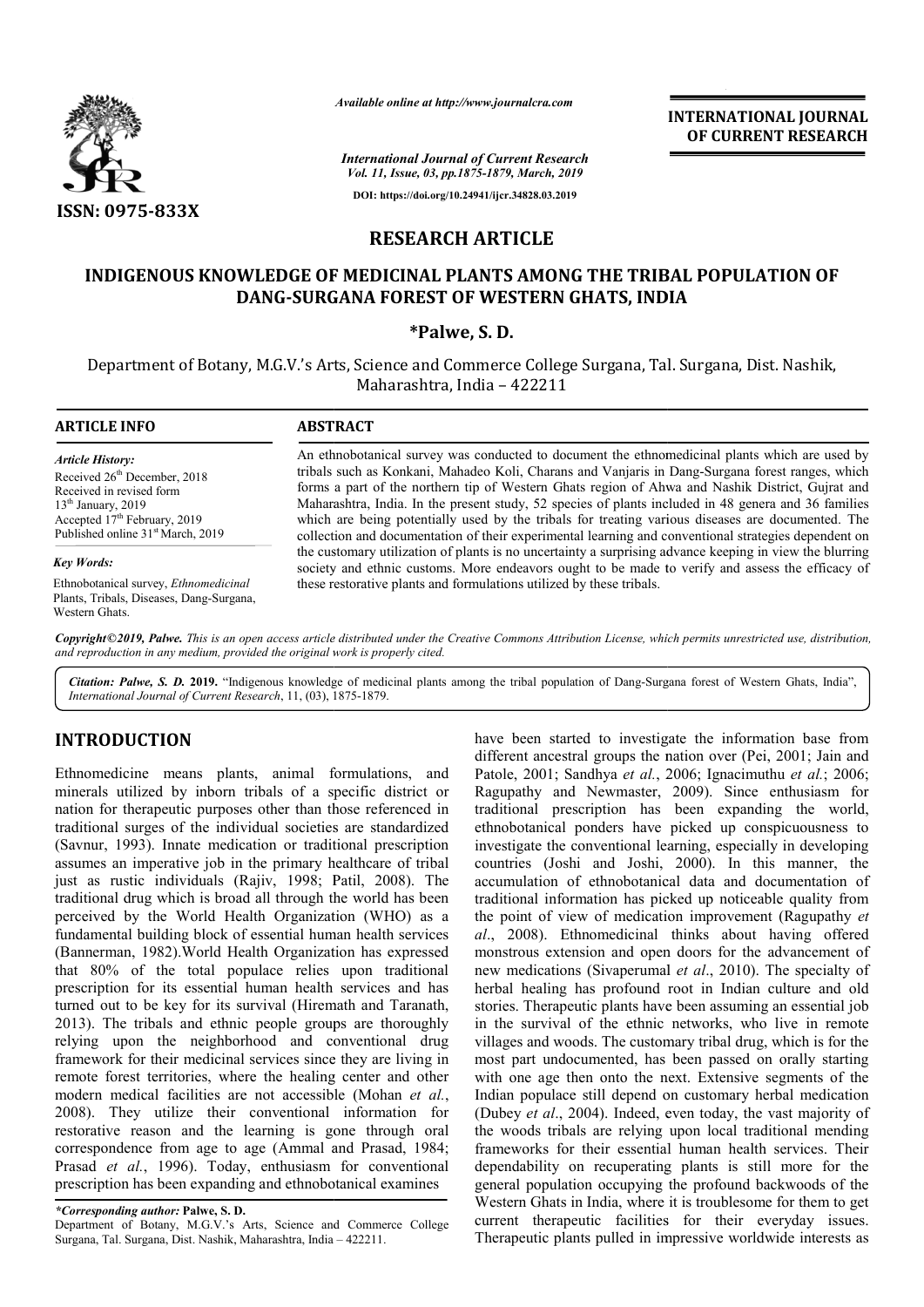of late. Because of different human exercises, for example, deforestation and other formative exercises, both regular vegetation and conventional culture in India are quick declinings. There is a critical need to record all ethnobotanical learning accessible with various ethnic and old stories networks before their conventional culture is totally lost. Ethnobotanical information has been reported from a different piece of Indian sub-continent (Das and Tag, 2006; Singh, 2004). There is no past report in the records of ethnobotanical knowledge from Konkani, Mahadeo Koli, Charans, Vanjari clans of Dang-Surgana backwoods of Western Ghats. An endeavor has thusly been made to gather and report the folk information from these tribals, neighborhood herbal healers and proficient elder individuals of various castes and communities dwelling in the zone of Dang-Surgana forests of Western Ghats.

#### **MATERIALS AND METHODS**

An ethnobotanical study was led amid the month from January to December 2018 to gather data on conventional uses of therapeutic plants utilized in the preparation of herbal medicines by tribals such as Konkani, Mahadeo Koli, Charans and Vanjaris colonized in the Dangs Forest ranges which forms a part of the northern tip of Western Ghats region of Ahwa (Dang) District, Gujrat and Surgana, Nashik District, Maharashtra, India. The forests of this division constitute the northern tip of the Western Ghats forests. Various types of forests from luxuriant tropical wet evergreen forests to western thorn scrub forests occur in this division because of diverse locality factors (edaphic and biotic) varying rainfall from 165 to 290 mm and at an altitude of about 900.0 m (2,952.8 ft).

The general methodology for the gathering of information with respect to the utilization of plants to treat different diseases by the tribals was pursued as portrayed by (Martin, 1950; Borthakur, 1976; Bellamy, 1993). The system involved individual contact with village medication men (tribal medicinal experts), herbal medications experts and by personal observation on the utilization of prescriptions. When recording the names of plants, forest visit was made with the informants for identification of the specific plants. Information regarding ailments, plants, plant part(s) used, formulation along with dose and duration, etc. gathered from the tribals have been documented. Vernacular names of the plants were obtained from the informants and the plant specimens were collected, prepared herbarium and identified with the help of regional floras (Hooker, 1872-1897; Suryanarayan, 1968; Lakshminarasimhan and Sharma, 1991; Shah, 1978) and finally confirmed by comparing with the authenticated specimens in the Herbarium of Botanical Survey of India (Western Circle), Pune, Maharashtra, India. The voucher herbarium specimens were numbered and deposited in the Department of Botany, Savitribai Phule Pune University Pune, Maharashtra, India.

#### **RESULTS AND DISCUSSION**

The present investigation concentrated basically on the plant species utilized by the tribals for primary healthcare needs as reported by the informants/conventional healers. The revealed plants were orchestrated by their scientific name, family, vernacular names (as recorded amid the field work), parts utilized, therapeutic uses, and mode of administration. The traditional knowledge of tribal communities of Dang-Surgana forest has high ethnobotanical significance.



**Figure 1. The diversity of plant families used by tribals of Dang-Surgana Forest of Western Ghats**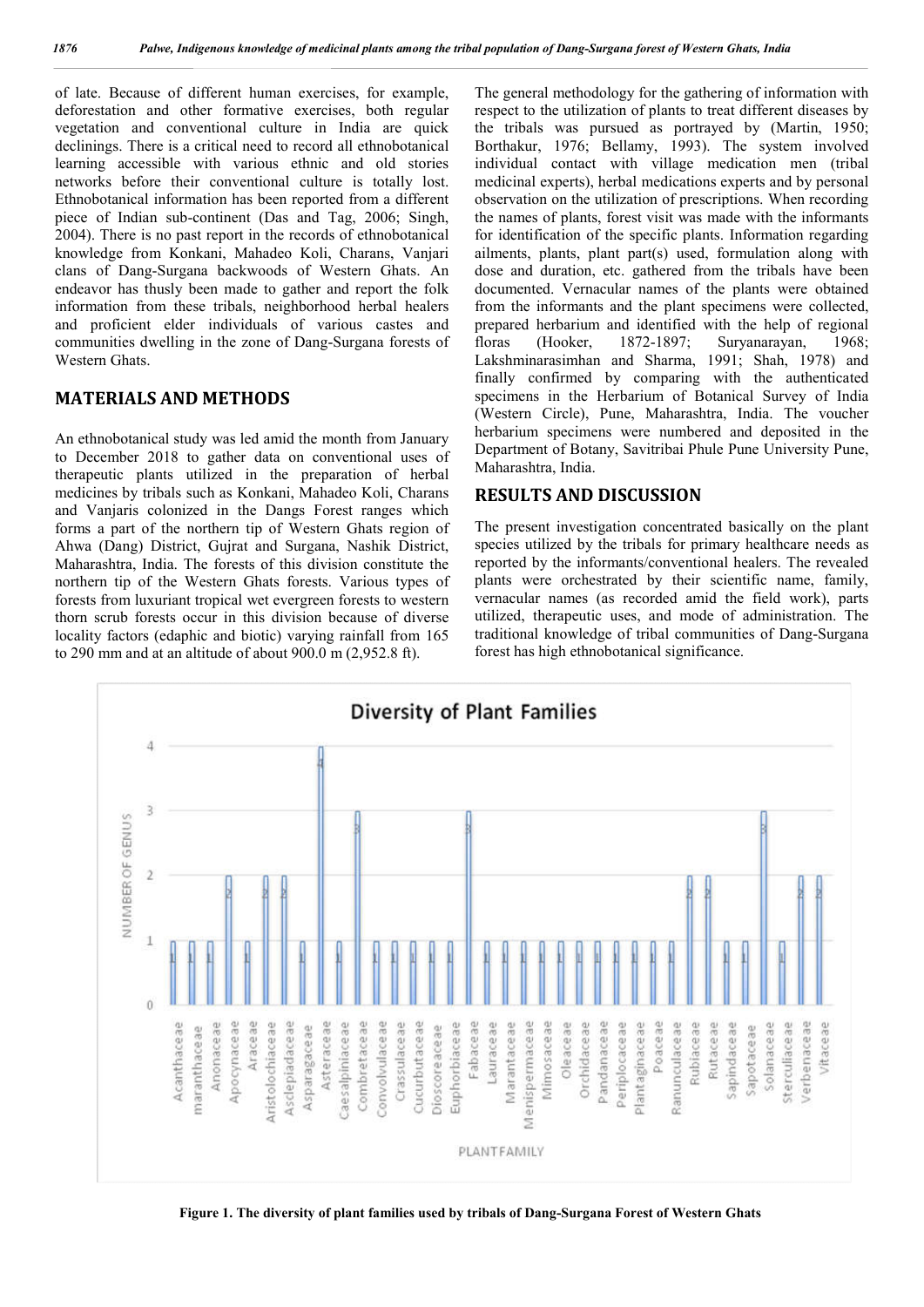#### **Table 1.**

| Sr. No. | Scientific Name                                | Family           | Vernacular Names     | Parts Used        | Mode of Administration                                                                                                |
|---------|------------------------------------------------|------------------|----------------------|-------------------|-----------------------------------------------------------------------------------------------------------------------|
|         | Abrus precatorius L.                           | Fabaceae         | Gunja                | Leaves            | Leaf decoction in the affected portion of inflammation.                                                               |
| 2.      | Acacia sinuata (Lour.) Merr.                   | Mimosaceae       | Shikai, Shikakali    | Pods              | Powdered pods are used in all cases of skin diseases.                                                                 |
| 3.      | Achyranthes aspera L.                          | Amaranthaceae    | Aghada               | Roots             | Root powder used for cholera                                                                                          |
| 4.      |                                                | Acanthaceae      | Adulsa               | Leaves and Roots  |                                                                                                                       |
|         | Justicia adhatoda L.                           |                  |                      |                   | Leaf and root decoction are taken internally for asthma and cough.                                                    |
| 5.      | Allophylus serratus (L.) Juss.                 | Sapindaceae      | Tipin                | Leaves            | Leaf paste with turmeric is applied for fracture and sprains.                                                         |
| 6.      | Amorphophallus paeoniifolius (Dennst.) Nicol.  | Araceae          | Suran                | Corm              | Corm pieces are fried in ghee and used internally in the treatment of piles.                                          |
| 7.      | Annona squamosa L.                             | Annonaceae       | Sitaphal             | Seed              | Seed powder is orally given with hot water to induce abortion.                                                        |
| 8.      | Aristolochia bracteolata Lam.                  | Aristolochiaceae | Gandhani             | Leaves            | Leaf paste is applied on the affected portion in the treatment of inflammation and boils.                             |
| 9.      | Aristolochia indica L.                         | Aristolochiaceae | Badak Vel, Arkmula   | Leaves            | Leaf juice is mixed with rhizome juice of Zingiber officinale is used for blood clotting.                             |
| 10.     | Artemisia nilagirica (C.Clarke) Pamp.          | Asteraceae       | Kirmani. Dhor Davna  | Leaves nd Flowers | Inhalation of smoke from the flowering twigs is effective in the treatment of asthma and bronchitis.                  |
| 11.     | Asparagus racemosus Willd.                     | Asparagaceae     | Shatavari            | Roots             | A root decoction is used as a healthy tonic.                                                                          |
| 12.     | Butea monosperma (Lam.) Taub.                  | Fabaceae         | Palas                | Seeds             | Seed paste is applied to various skin diseases.                                                                       |
| 13.     | Caesalpinia bonduc (L.) Roxb.                  | Caesalpiniaceae  | Sagargota            | Seeds             | Roasted seed powder (20 g) is orally given daily twice daily for diabetic patients.                                   |
| 14.     | Cinnamomum verum J.S. Presl.                   | Lauraceae        | Dalchini             | Root              | Root bark powder mixed with milk and sugar for a cough.                                                               |
| 15.     | Cissus javana D.C.                             | Vitaceae         | Nag Vel              | Whole Plant       | Stem paste is orally given daily after food to regularize menstruation.                                               |
| 16.     | Cissus quadrangularis L.                       | Vitaceae         | Vedhari, Hadjod      | Stem              | Plant paste is mixed with egg white is applied to the affected portion in the treatment of fractures.                 |
| 17.     | Clematis gouriana Roxb.                        | Ranunculaceae    | Shend Vel            | Leaves            | A leaf decoction is mixed with water for rheumatism bath.                                                             |
| 18.     | Cymbopogon citrates (DC.) Stapf.               | Poaceae          | Gavti Chaha          | Leaves            | Oil prepared from leaves used for a toothache.                                                                        |
| 19.     | Dioscorea pubera Blume.                        | Dioscoreaceae    | Kadu Kand            | Rhizome           | Cooked tuberous rhizome is for colic pain.                                                                            |
| 20.     | Eclipta prostrata L.                           | Asteraceae       | Bhangaru             | Whole Plant       | Plant extract is used for the treatment of dandruff.                                                                  |
| 21.     | Emilia sonchifolia (L.)DC.                     | Asteraceae       | Kathari, Dudhiyo     | Whole Plant       | Plant paste with salt is applied both inner side and outer side of the throat in the treatment of tonsillitis.        |
| 22.     | Erythrina variegata L.                         | Fabaceae         | Pangara              | Leaves            | Leaf decoction is used for malaria.                                                                                   |
| 23.     | Gymnema sylvestre (Retz.) R.Br.                | Asclepiadaceae   | Madhi                | Leaves            | Leaves are eaten for diabetes.                                                                                        |
| 24.     | Hemidesmus indicus (L.) R.Br.                  | Periplocaceae    | Anantmul             | Roots             | A root decoction is taken internally for the treatment of leucorrhoea and diabetes.                                   |
| 25.     | Ichnocarpus frutescens (L.) R.Br.              | Apocynaceae      | Sarva                | Roots             | Root juice is used internally for the treatment of anemia and kidney stone.                                           |
| 26.     | Ipomoea marginata (Pesr.) Verdc.               | Convolvulaceae   | AamtiVel             | Roots             | Root decoction is taken internally for urinary infection.                                                             |
| 27.     | Jasminum grandiflorum L.                       | Oleaceae         | Jai                  | Leaves            | Leaf juice is mixed with coconut flower juice is dropped into nose for the treatment of nasal bleeding.               |
| 28.     | Kalanchoe pinnata (Lam.) Pers.                 | Crassulaceae     | Panphuti             |                   | Leaf juice is an effective medicine for the treatment of dysentery and cholera.                                       |
| 29.     |                                                | Cucurbutaceae    |                      | Leaves<br>Leaves  |                                                                                                                       |
|         | Luffa cylindrica (L.) Roem.                    |                  | Ghada ghosali        |                   | Leaf paste is used externally in the treatment of leprosy.                                                            |
| 30.     | Madhuca longifolia (Koening) Mac.              | Sapotaceae       | Mahu                 | Gum               | The gum obtained from tree trunk is used to cure boils.                                                               |
| 31.     | Maranta arundinacea L.                         | Marantaceae      | Tavkira              | Rhizome           | Rhizome powder along with milk is used in the treatment of urinary complaints.                                        |
| 32.     | Mussaenda frondosa L.                          | Rubiaceae        | Sarvadi              | Leaves            | Leaf juice is used as a poultice for dandruff.                                                                        |
| 33.     | Pandanus odoratissimus L.                      | Pandanaceae      | Kevda                | Leaves            | Oil prepared from younger leaves is smeared in the burned portion in the case of burns.                               |
| 34.     | Physalis angulata L.                           | Solanaceae       | Popti                | Leaves            | Leaf paste is applied at the inflated portion in case of Inflammation.                                                |
| 35.     | Plantago ovata Forsk                           | Plantaginaceae   | Isabgol, Gihoda      | Seeds             | Seed decoction is given to women in the morning to prevent abortion.                                                  |
| 36.     | Pterospermum canescens Roxb.                   | Sterculiaceae    | Much kand            | Leaves            | Leaf paste is applied on the affected portion for the treatment of the fracture.                                      |
| 37.     | Rauvolfia serpentina (L.) Benth ex kurz.       | Apocynaceae      | Sarpgandha           | Roots             | Root decoction is orally given in case of a poisonous bite.                                                           |
| 38.     | Ricinus communis L.                            | Euphorbiaceae    | Erand                | Seeds             | Seed oil is given orally for constipation.                                                                            |
| 39.     | Rhynchostylis retusa (L.) Blume.               | Orchidaceae      | Sitechi veni         | Leaves            | Leaves are slowly heated and juice is dropped into ears to cure ear pain.                                             |
| 40.     | Rubia cordifolia L.                            | Rubiaceae        | Maniita              | Roots             | Root paste mixed with rhizome paste of turmeric is applied to the affected portion in the treatment of skin diseases. |
| 41.     | Ruta chalepensis L.                            | Rutaceae         | Satapa, Gundra       | Leaves            | Leaf juice is used for smallpox and worm infection.                                                                   |
| 42.     | Solanum violaceum Ortega                       | Solanaceae       | Chinchurdi           | Roots             | Root paste is applied for poison.                                                                                     |
| 43.     | Spilanthes calva DC.                           | Asteraceae       | Akkalkada, Pipulka   | Flower            | Chewing of flower buds during a toothache                                                                             |
| 44.     | Tectona grandis, Linn.                         | Verbenaceae      | Sag                  | Bark. Leaves      | A decoction of bark and Juice of leaves is useful in leprosy.                                                         |
| 45.     | Terminalia arjuna (DC)W&A                      | Combretaceae     | Arjun Sadada         | Bark              | A bark decoction is given orally to check cardiac problems.                                                           |
| 46.     | Terminalia bellirica, Roxb.                    | Combretaceae     | Bedha                | Bark              | Infusion of bark is used as the treatment of leprosy.                                                                 |
| 47.     | Terminalia chebula Retz                        | Combretaceae     | Hirda                | Fruit             | A decoction of fruit orally given to treat asthma.                                                                    |
| 48.     | Tinospora cordifolia (Willd.) Hook.f.& Thomson | Menispermaceae   | Gul Vel              | Stem              | Stem extract is applied externally to reduce joint pain.                                                              |
| 49.     | Toddalia asiatica (L.) Lam.                    | Rutaceae         | Jangli Kalimirch     | Leaves            | Leaf decoction is used against a cough and cold in children                                                           |
| 50.     | Vitex negundo L.                               | Verbenaceae      | Nirgudi              | Leaves            | Leaf Juice is used for migraine.                                                                                      |
| 51.     | Wattakaka volubilis (L.) f. Stapl.             | Asclepiadaceae   | Harandodi, Nakchikni | <b>Bark</b>       | Bark paste is mixed with hot milk is used internally for treating urinary troubles.                                   |
| 52.     | Withania somnifera Dunal.                      | Solanaceae       | Ashwagandha          | Roots             | Root powder is orally given with hot water to improve sexual vigor.                                                   |
|         |                                                |                  |                      |                   |                                                                                                                       |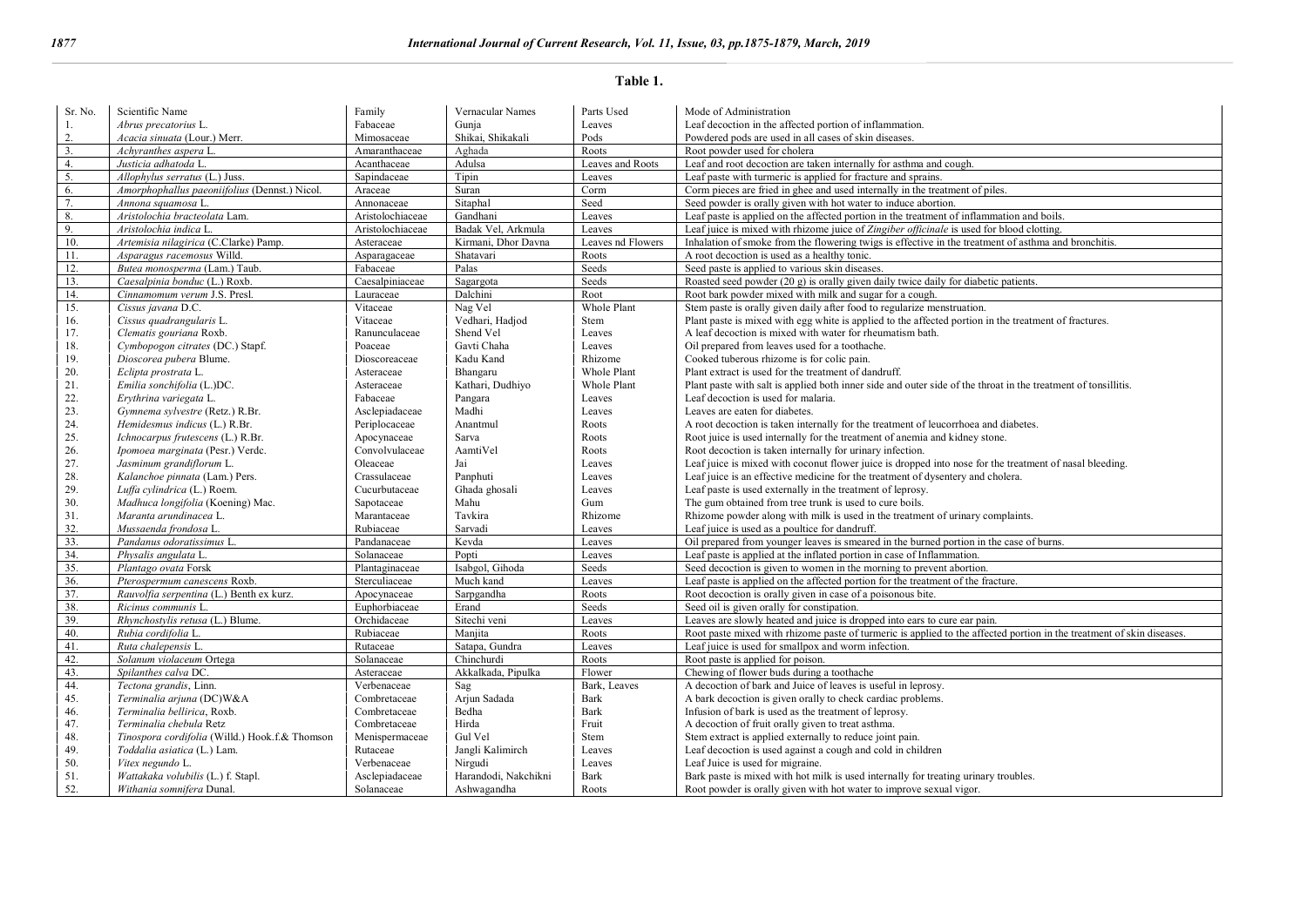They use various plants and their distinctive parts viz., roots, leaves, stem and rhizome for different Ethno medicinal rehearses. During the study, a total of 52 species belonging to 36 families have been collected and identified. Among the documented medicinal plants, the family Asteraceae is frequently represented with a total of 4 species followed by Combretaceae, Fabaceae and Solanaceae with 3 species, the families like Apocynaceae, Aristolochiaceae,



#### **Figure 2. Percentage of plant parts used for the preparation of medicines by tribals of Dang-Surgana Forest of Western Ghats**

Asclepiadaceae, Rubiaceae, Rutaceae, Verbenaceae, and Vitaceae with 2 species each and others with one species each. (Figure 1). Among the different plant parts used for the preparation of medicine, leaf (36%) is found to be the most frequently used plant part followed by all parts of the plant i.e. root (19%), seed (9%), whole plant (6%), bark (6%), stem (4%), rhizome (4%) and others with 2% each. (Figure 2). The most common mode of administration of medicine is decoction followed by juice, paste, and powder.

The present examination uncovers that the local health care practices of tribals in Dang-Surgana forest are imperative. It was also observed that local people used the identified medicinal plants mostly for curing several ailments like Abortion, anaemia, asthma, boils, bronchitis, burns, cardiac problems, cholera, constipation, cough, dandruff, diabetes, dysentery, ear pain, fracture and sprains, fractures, inflammation, kidney stone, leprosy, malaria, menstruation problems, migraine, nasal bleeding, piles, poisonous bite, rheumatism, sexual vigor, skin diseases, skin diseases, smallpox, tonic, tonsillitis, toothache, urinary infection, and worm infection etc. Leaves and roots were found to use heavily for medicinal preparation as compared with other parts. Another intriguing to take note of that the concentrates of more than one plant were utilized for treating a single disease. The ethnomedicinal practices of tribals of Dang-Surgana area having great knowledge of herbal medications. Such examinations may give some data to phytochemist and pharmacologist to grow new medications for different human diseases. The present generation takes no interest in preserving the traditional resources. This circumstance features the requirement for an entire record of their knowledge for future generations. These kinds of studies may invigorate researches to take up similar investigations in other tribal areas of Western Ghats. This investigation adds to the database of conventional information of medicinal plants. Further research is necessary for analysis, purification and characterization of novel medicinal compounds in ethnomedicinal plants.

#### **REFERENCES**

- Ammal, JK. and Prasad, NP. 1984. Ethnobotanical findings of Costusspeciosus among Kannikkars of South Tamil Nadu. *Indian Journal of Economic and Taxonomic Botany*, 5: 129.
- Bannerman, RH. 1982. Traditional Medicine in Modern Health Care, *World Health Forum*, 3: 8-13.
- Bellamy, B. 1993. Ethno biology-Expedition Field Techniques, Expedition Advisory Centre, Royal Geographical Society, London.
- Borthakur, SK. 1976. Native Phytotherapy for child and women diseases from Assam. *Fitoterapia*, 63:483-488.
- Das, A. and Tag, H. 2006. *Ethnomedicinal* studies of the Khamti tribe of Arunachal Pradesh. *Indian Journal Traditional Knowledge*, 5 (3): 317-322.
- Dubey, NK., Kumar, R. and Tripathi P. 2004. Global promotion of herbal medicine: India's opportunity. *Current Science*, 86 (1): 37-41.
- Hiremath, VT. and Taranath, TC. 2013. Indigenous traditional knowledge on tree species survey of Jogimatti forest, Chitradurga District, Karnataka, India. *The Journal of Ethnobiology and Traditional Medicine*, 118: 222-227.
- Hooker, JD. 1872- 1897. The Flora of British India, Vol. I-VI, Reeve & Co. London.
- Ignacimuthu, S., Ayyanar, M. and Sivaraman, SK. 2006. Ethnobotanical investigations among tribes in Madurai District of Tamil Nadu, India. *Journal of Ethnobiology and Ethnomedicine*, 2: 25-30.
- Jain, AK. and Patole, SN. 2001. Less-known medicinal uses of plants among some tribal and rural communities of Pachmarhi forest (M.P.). *Ethnobotany*, 13: 96-100.
- Joshi, AR. and Joshi, K. 2000. Indigenous knowledge and uses of medicinal plants by local communities of the Kali<br>Gandaki Watershed Area, Nepal. Journal of Gandaki Watershed Area, Nepal. *Journal of Ethnopharmacology*, 73 (1-2): 175-183.
- Lakshminarasimhan, P. and Sharma, BD. 1991. Flora of Nasik District, Vol. I-II, Botanical Survey of India.
- Martin, G. 1950. Ethnobotany –A method manual, Chapman and Hall, London.
- Mohan, VR., Rajesh, A., Athiperumalsami, T. and Sutha, S. 2008. *Ethnomedicinal* Plants of the Tirunelveli District, Tamil Nadu, India. *Ethnobotanical Leaflets*, 12: 79-95.
- Patil, DA. 2008. Traditional Knowledge: Views, Necessity, and Prospects, In: Herbal Cures: Traditional Approach, Aavishkar Publishers, Jaipur, India.
- Pei, SJ. 2001. Ethnobotanical approaches of traditional medicine studies: Some experiences from Asia. *Pharmaceutical Biology*, 39: 74-79.
- Prasad, NP., Natrajan, CR., Narayanan, LM. and Ranjith Singh, AJA. 1996. Ethnobotany of Kannikkars of South Tamil Nadu. *Indian Journal of Economic and Taxonomic Botany*, 12: 292-298.
- Ragupathy, S. and Newmaster, SG. 2009. Valorizing the 'Irulas' traditional knowledge of medicinal plants in the Kodiakkarai Reserve Forest, India. *Journal of Ethnobiology and Ethnomedicine*, 14:5-10.
- Ragupathy, S., Newmaster, SG., Maruthakkutti, M., Velusamy B. and Ul-Huda MM. 2008. Consensus of the 'Malasars' traditional aboriginal knowledge of medicinal plants in the Velliangiri holy hills, India. *Journal of Ethnobiology and Ethnomedicine*, 27: 8-15.
- Rajiv SK. Ethnobotany: The Renaissance of Traditional Herbal Medicine, INS Publishers, Jaipur, India, 1998.